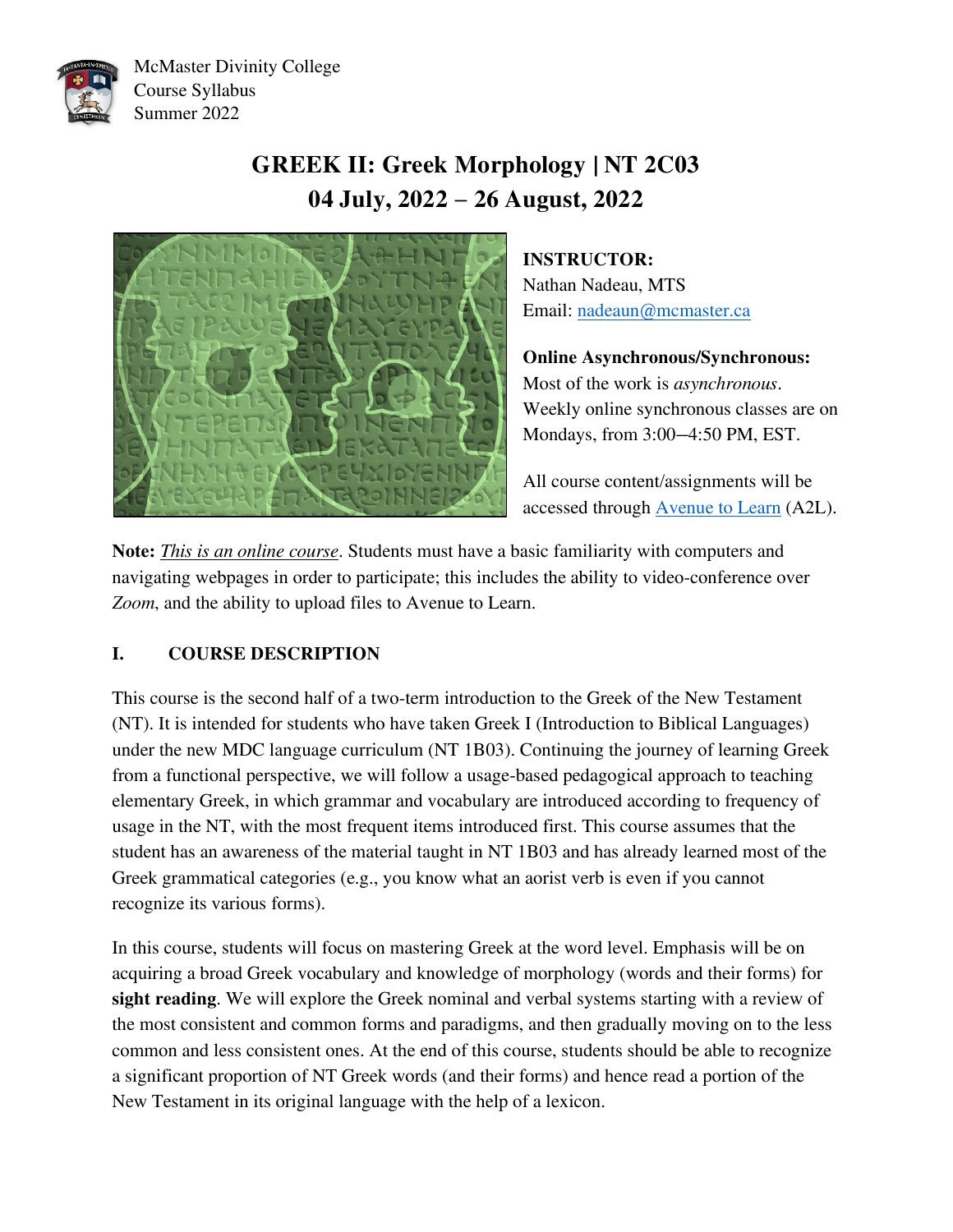**A Note of Encouragement:** You will find your study this term will challenge you more as we work to absorb and use a larger amount of information (especially towards the end of the term, where you will be surveying a lot of information); that is to be expected. What is important to keep in mind is the goal: each new challenge will bring new rewards of understanding. While "we cannot get into the real forest of the past,"<sup>1</sup> we can traverse space and time to some degree through the doorway of language; the closest you can come to stepping into the world of the New Testament is to understand the language of that world, and of the New Testament. You are already further into that journey than you may realize, and my goal this term is to help you along the way. This will be a positive, empowering, and fruitful experience for you all as a group, and I will work to ensure that everyone moves forward together.

# **II. LEARNING OUTCOMES**

# **Knowing**

- Become familiar with the basic morphology and vocabulary of the Greek New Testament
- Understand verses from the Greek New Testament
- Know the basic concepts needed for the study of the Greek New Testament, and the exegetical methods that aid in the interpretation of individual passages

# **Being**

**RO** 

- Be someone who appreciates the value of understanding the original language and understanding how to use it in ministry
- Be someone who finds pleasure in working with the Greek language in your study of the Bible
- Be someone who has learned how to learn in a group setting, and benefited from working with others in a learning community



# **Doing**

- Be able to proficiently describe the form of a word and its function in a clause
- Be able to read to the Greek New Testament, recognizing all major vocabulary and syntactical features, with the aid of a lexicon

<sup>&</sup>lt;sup>1</sup> C. S. Lewis, from his inaugural lecture for the Chair of Mediaeval and Renaissance Literature at Cambridge University, 1954.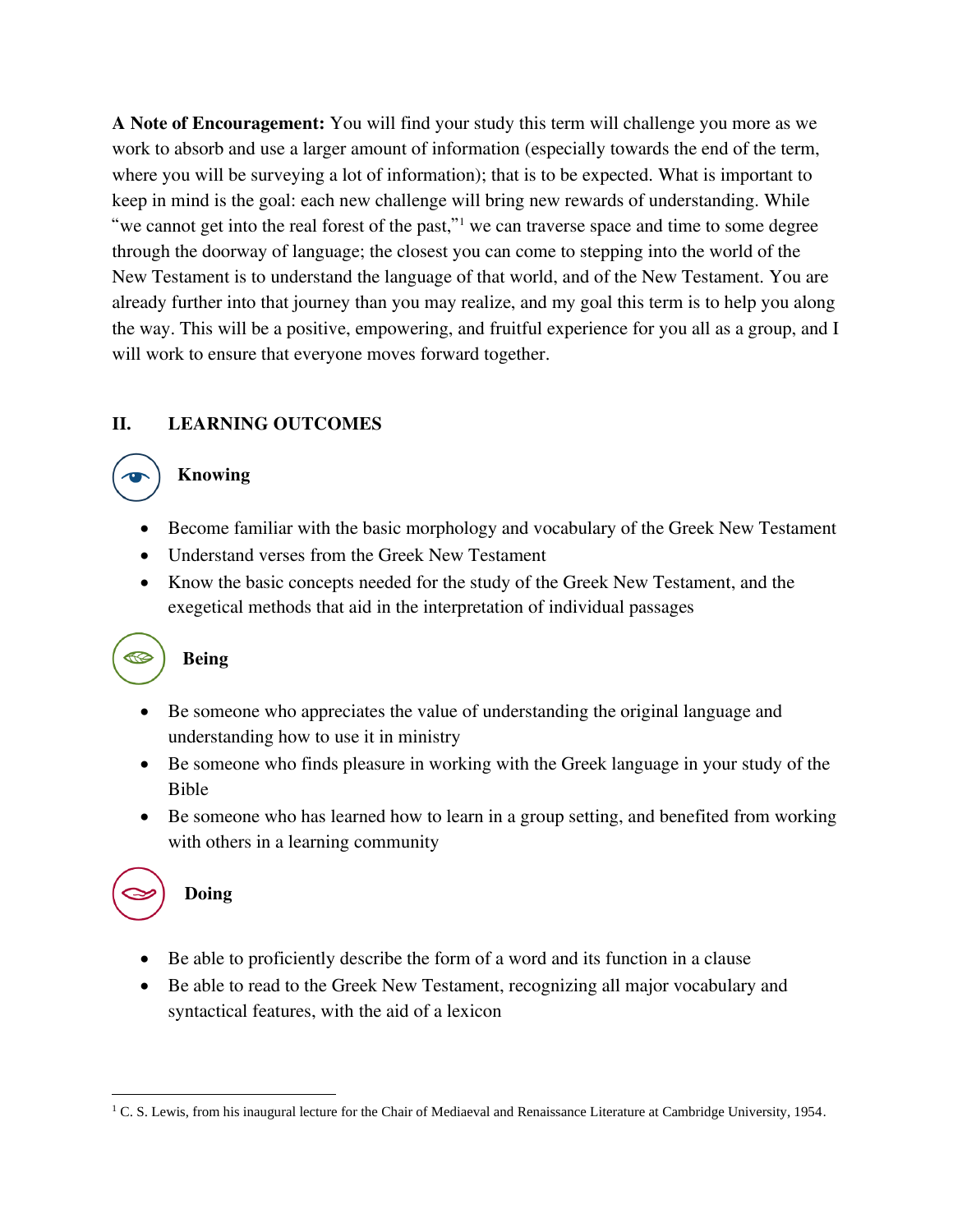# **III. COURSE REQUIREMENTS: TEXTS AND RESOURCES**

- 1. **Textbook (presupposed):** Porter, Stanley E., Jeffrey T. Reed, and Matthew Brook O'Donnell. *Fundamentals of New Testament Greek*. Grand Rapids, MI: Eerdmans, 2010. "FNTG" below. *We will not work sequentially through this book per se, but it will be your major reference tool for everything you have learned.*
- 2. **Greek New Testament:** you should acquire a standard edition of the Greek New Testament, such as the Nestle-Aland  $(26<sup>th</sup>, 27<sup>th</sup>, or 28<sup>th</sup> edition is fine)$ , a United Bible Society GNT  $(3<sup>rd</sup>,$ 4 th, or 5th), or the Westcott-Hort Greek New Testament.
- 3. **Materials: Assignments, Handouts, Lesson Slideshows**: As with the previous term, videos, practice exercise, tutorials, presentations, and handouts will all be posted weekly on Avenue to Learn.
- 4. **Additional Resources:** throughout the term, as interest or need arises, I will share helpful resources for memorization, and reading comprehension, to aid in your abilities.

**Textbook Purchase:** Required textbooks are available from READ ON Books, located in the Hurlburt Family Bookstore off of Cullen Hall. For advance purchase, orders can be placed by phone (416.620.2934), text (416.668.3434), or email [\(books@readon.ca\)](mailto:books@readon.ca), with payment by etransfer, credit card, or cheque; shipping is free for students.

# **Interaction with the Instructor:**

The instructor will be available via email, Zoom, and the discussion forum on Avenue to Learn. This course is mostly asynchronous (you do things on your own time, week to week) but with one weekly synchronous session (we meet online, live, every Monday). Participation in the weekly synchronous tutorial session is not required this term, but strongly encouraged to facilitate the development of a collaborative learning community and to ensure that all students are keeping up with the quick pace of this summer intensive course.

# **IV. COURSE REQUIREMENTS: ASSIGNMENTS AND GRADING**

| <b>Learning Modules</b> | 40%  |
|-------------------------|------|
| Vocabulary              | 10%  |
| Long Tests $(2)$        | 20%  |
| Final Exam              | 30%  |
| <b>Total</b>            | 100% |

**NOTE:** All assignments must be submitted to the appropriate Assignment Box on Avenue to Learn **in PDF format only.**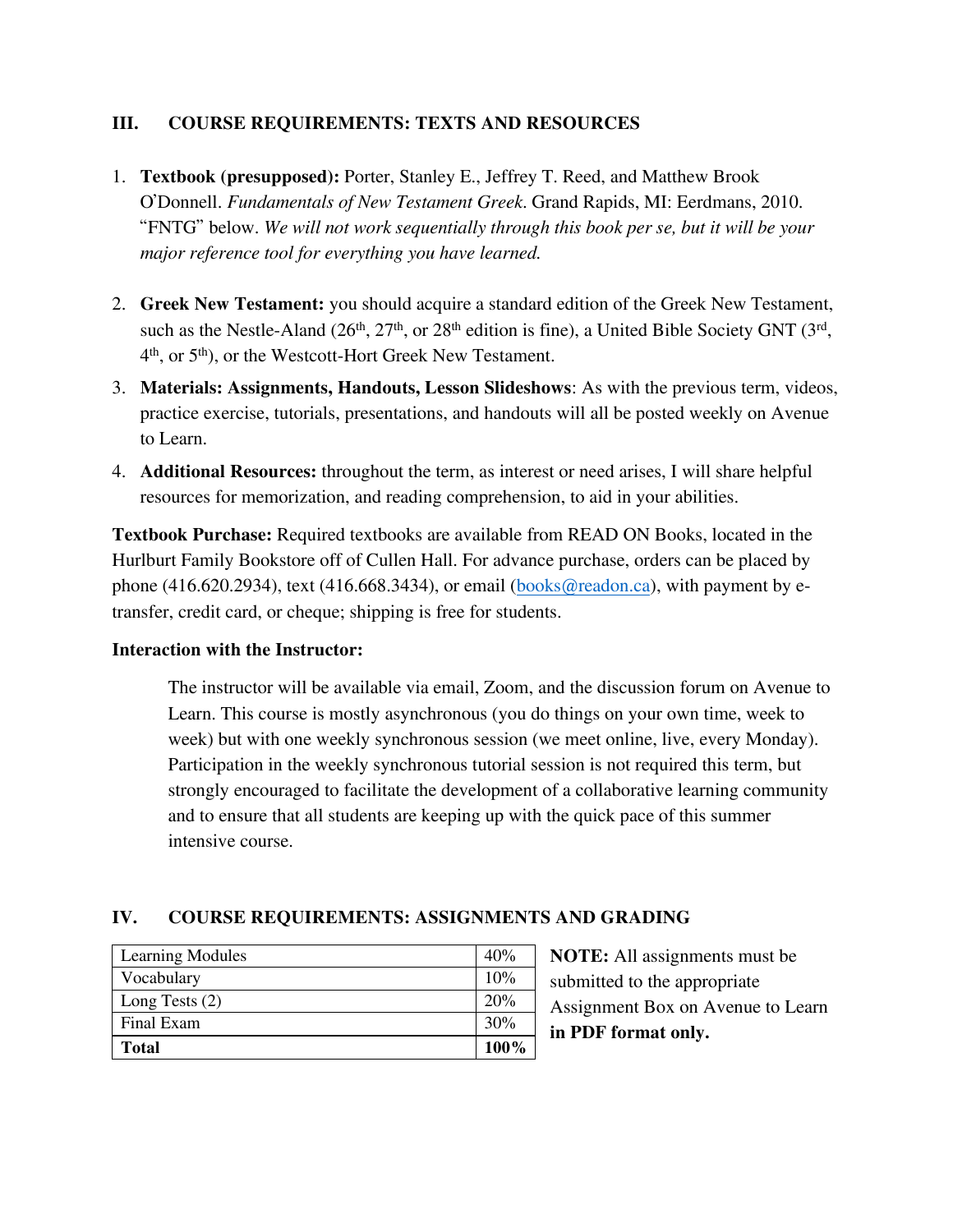#### **A. Learning Modules 40%**

Students are expected to be actively participating in the online class activities. Class activities are grouped by learning modules. Each module includes video lecture(s), video tutorial(s), "handouts," practice exercises, and a vocabulary and grammar quiz. **Note that since there are 10 learning modules and this is an intensive course, some weeks require us to cover two modules in one week.** These are noted on the course schedule below. On these weeks, students will submit *two sets* of Practice Exercises (one for each module), but there will only be *one quiz* that will cover both modules (worth twice the points of a standard, one-module quiz).

**Weekly Synchronous Sessions:** weekly synchronous (Zoom) workshops will be available to clarify concepts, ask questions, and interact with the professor and other students.

**Practice exercises** are to be submitted electronically to corresponding A2L submission folders. No hard copy or scan is allowed. These exercises are given to help you master the material covered in the lesson and to prepare you for the quizzes and tests. Practice exercises will be graded with comments and returned to students. If necessary, I may set up extra appointments with the group to go over the pertinent material and common mistakes. The video lectures and tutorials are to be watched prior to completing the practice exercises and the quiz. **Exercises are due Friday night at the end of the week in which we cover a given module, by 11:30pm; Quizzes are due Saturday night at the end of the week in which we cover a given module, by 11:30pm.** The **quiz** will be on material learned previously (mostly on material to be memorized, such as endings, grammatical terms, paradigms, vocabulary, etc. and short translation questions).

# **B. Vocabulary Quizzes, 10%**

One of the goals of this course is to help students to familiarize themselves with the basic (and most common) vocabulary of the Greek New Testament. There will be twenty new words in each module. Counting the 200 words already learned in NT 1B03, students will have been assigned roughly 400+ words by the end of the term. A three-level vocabulary quiz on A2L will help students to learn these words. All students must start at the first level, which contains the 200 words that are covered in NT 1B03. A second level quiz contains 300 words, then a third level contains 400 words. For every quiz attempt, A2L will randomly select 20% of the total number of words from the word pool (i.e. 40 words for the first level, 60 for the second, 80 for the third). There is no limit to the number of quiz attempts allowed, but there will be a time limit (20 mins). **Only your highest attempt will be used to calculate your overall grade**. To complete a level (and if applicable, to advance to the next level), your highest attempt must obtain a grade of 90% or more. Your final grade will depend on which levels you complete: you will get 5% towards your final grade for completing level one, 7.5% for completing levels one and two, and 10% for completing all three levels.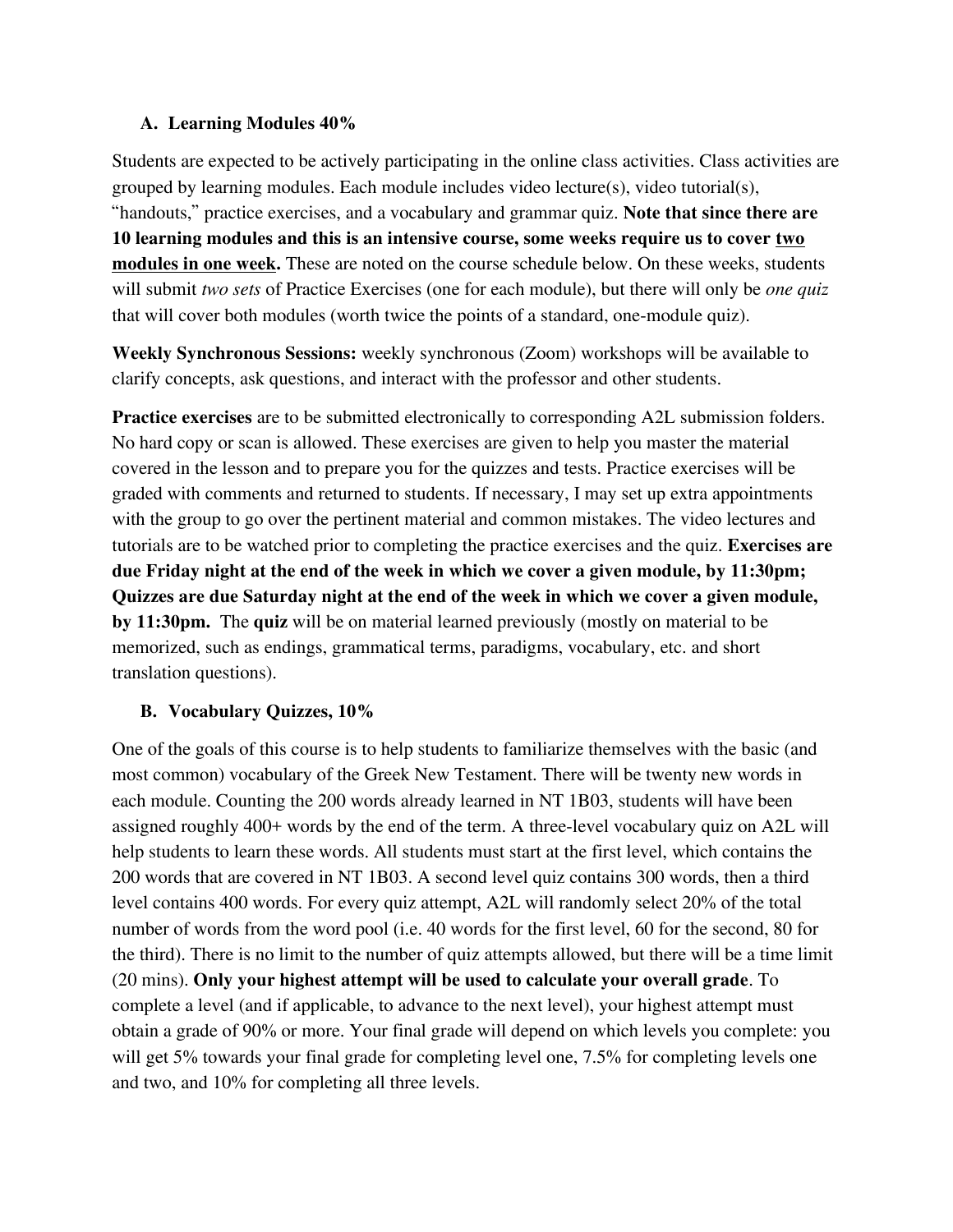# **C. Long Tests, 2x10% (20%)**

There will be two long tests (10% each, 1.5 hours each). These tests may include sentence translations, grammar explanations, paradigms, parsing, vocabulary, etc. The tests are cumulative. The deadline to take the first long test is Friday, July 22, the end of the Week 3, in which we finish Module 3. The first test covers Modules 1–3. The deadline for the second test is Friday, August 12, the end of 6. **Failing to take the exams before the deadline will result in a zero grade.**

# **D. Final Examination Test, 30%**

The final exam is three hours long. The last day to take the exam is August 26. Failing to take the exam before this date will result in a zero grade.

**Tests and Exams:** Each exam will be administered to the student to complete within an allotted time. Exams will be proctored. The student must choose someone to proctor the exam, and this person must be approved by the instructors and Registrar of McMaster Divinity College. Examples of approved proctors are faculty or staff of any accredited seminary, university, or college, or a pastor or staff member of a local church. Alternatively, we can find one or two common timeslots for all students and the instructor will be proctoring the test/exam. A sign-up sheet will be posted 10 days before the test/exam for students to indicate their availability. If a student needs special accommodation due to unforeseeable circumstances, please email the instructor for further details on arranging the exams.

| Wk. of /<br>module        | <b>Topics</b>                                                   | <b>Grammatical Categories</b>                                                                                              | Ref chs. in<br><b>FNTG</b>   |
|---------------------------|-----------------------------------------------------------------|----------------------------------------------------------------------------------------------------------------------------|------------------------------|
| Jul 4<br>Module 1         | Nominal System I                                                | Contraction rules; $3rd$ -declension nouns; $1/3$ adjectives, 3<br>adjectives; pronouns: indefinite/interrogative pronouns | 1, 7                         |
| <b>Jul 11</b><br>Module 2 | Nominal System<br>$\mathbf{I}$                                  | Participle (Aorist, Present, Future) – Active, M/P, M; Proper nouns                                                        | 10, 17                       |
| Jul $18*$<br>Module 3     | The Auxiliary                                                   | Negative particles, conjunctions, adverbs; comparative/superlative<br>adjectives; relative pronouns                        | 4, 5, 9, 16, 19              |
| <b>Jul 25</b><br>Module 4 | Verbal System I                                                 | Contraction rules; indicative verb variations (contract, liquid, stops)                                                    | 8, 16, 23                    |
| Aug 1<br>Module 5         | Verbal System II                                                | Infinitives; Aorist/Future Passive; personal and intensive pronouns                                                        | 4, 8, 11, 13,<br>15, 20, 22  |
| Aug $8**$<br>Mods 6/7     | Verbal System<br><b>III/IV</b>                                  | Subjunctive mood; reflective and reciprocal pronouns; imperative<br>and optative moods                                     | 14, 23, 24, 30               |
| Aug 15<br>Mods $8-10$     | Verbal System<br>V/VI                                           | Perfect and Pluperfect; athematic verbs (-µ verbs);<br>periphrastic/catenative constructions; clause types; conditionals   | 10, 12, 14, 18,<br>21, 25-30 |
| <b>Aug 22</b>             | Final Exam<br>$*I_{\text{on}}$ Test 1 due by July 22 @ 11.20 DM | Finish last assignments; review for final exam                                                                             |                              |

# **V. COURSE SCHEDULE**

Long Test 1 due by July  $22$  @ 11:30 PM

\*\*Long Test 2 due by August  $12 \omega$  11:30 PM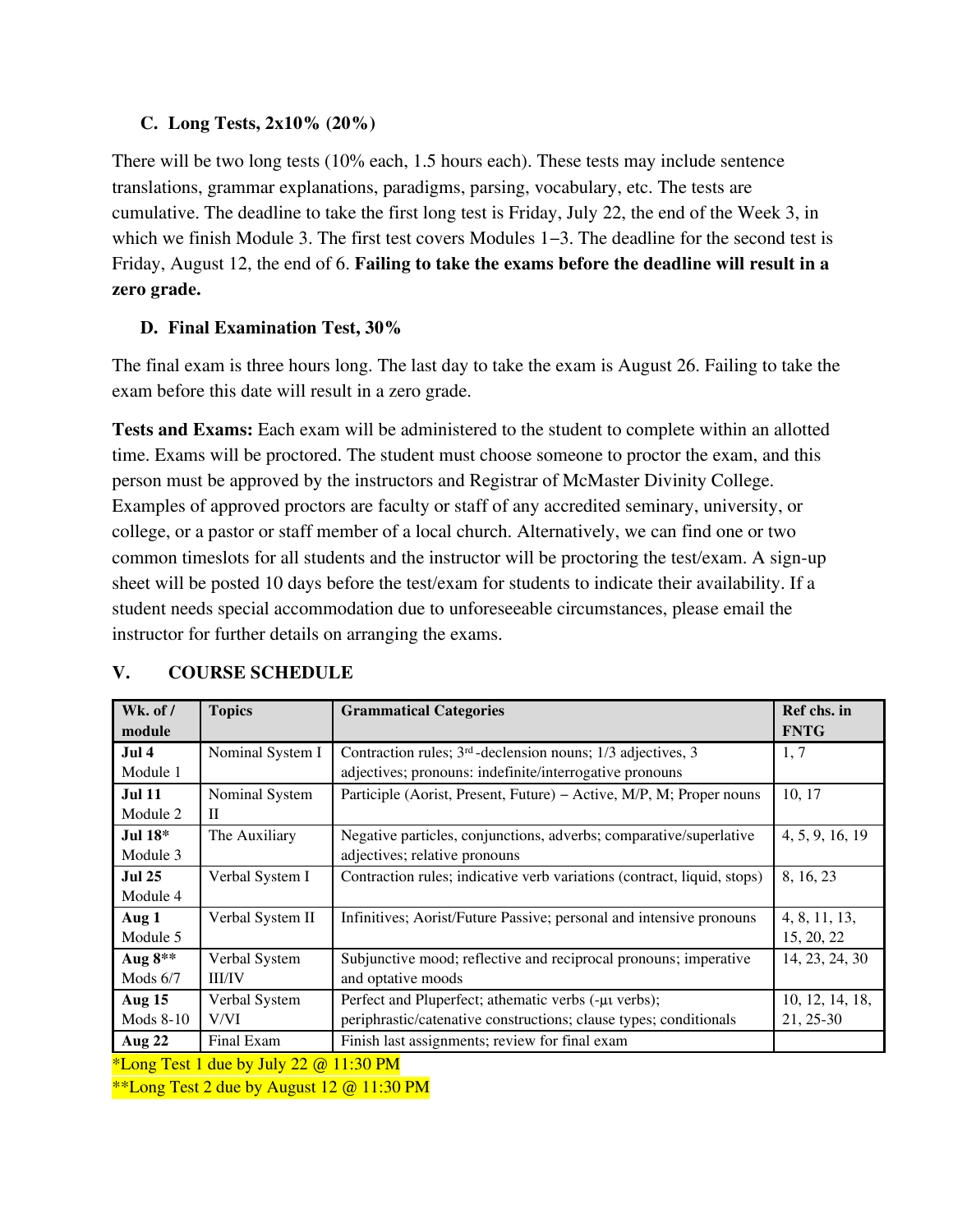#### **VI. COURSE PREPARATION**

To better prepare for this course, students are expected to review everything (practical language) covered in NT 1B03 (Spring 2021). An extra module (module zero) is added to the A2L course shell to provide a review of the material covered in that class. This module is not required and does not factor into the course grade but will provide an overview review prior to our first week of this course. Students are expected to have already memorized roughly 200 most common Greek words (from last term). Students should also be able to recognize the following endings and paradigms (with the corresponding chapters of FNTG in square brackets):

- Nominal System:
	- o First and second declension endings [2; 5]
	- o The article paradigm [3]
	- o 2-1-2 adjective endings [2]
	- o Verbless clauses and lexical structures [3]
- Verbal System:
	- o Primary and secondary endings (Active and M/P)
	- o Formations of the indicative mood: Aorist (first and second) [4, 6, 11], Future [8, 11], Present [8, 13], and Imperfect [6, 13]
	- o The paradigm of εἰμί [7.5, 8.4.2]
- Auxiliary:
	- o Preposition with one case [12]
	- o Preposition with two or three cases [15]
	- o Conjunctions and particles
- Phonology:
	- o Vowel lengthening and compensation [1.3.7.3]
	- o Vowel contraction [1.3.7.4]

# **VII. POLICY ON LATE WORK**

In an online course, there is some flexibility in when students complete assignments and quizzes, but they must be completed by a deadline during the week assigned. It is essential in a language course not to fall behind in the material. Marks will be deducted for late assignments or quizzes if there is no valid reason, such as major illness or a family crisis. The **deduction will be 3% per day**. If you have a valid reason to request an extension, email me at nadeaun@mcmaster.ca before the due date. **Note** that the weekly Quiz and Practice Exercises are due Friday night of the week that we cover that module's material. The Vocabulary component is completed on your own schedule by the day/time of the final exam. The final exam is Tuesday, August 31. **\*\*The instructor cannot give an extension on any assignment past August 26 without the student formally requesting an Incomplete and receiving approval from the Registrar\*\***